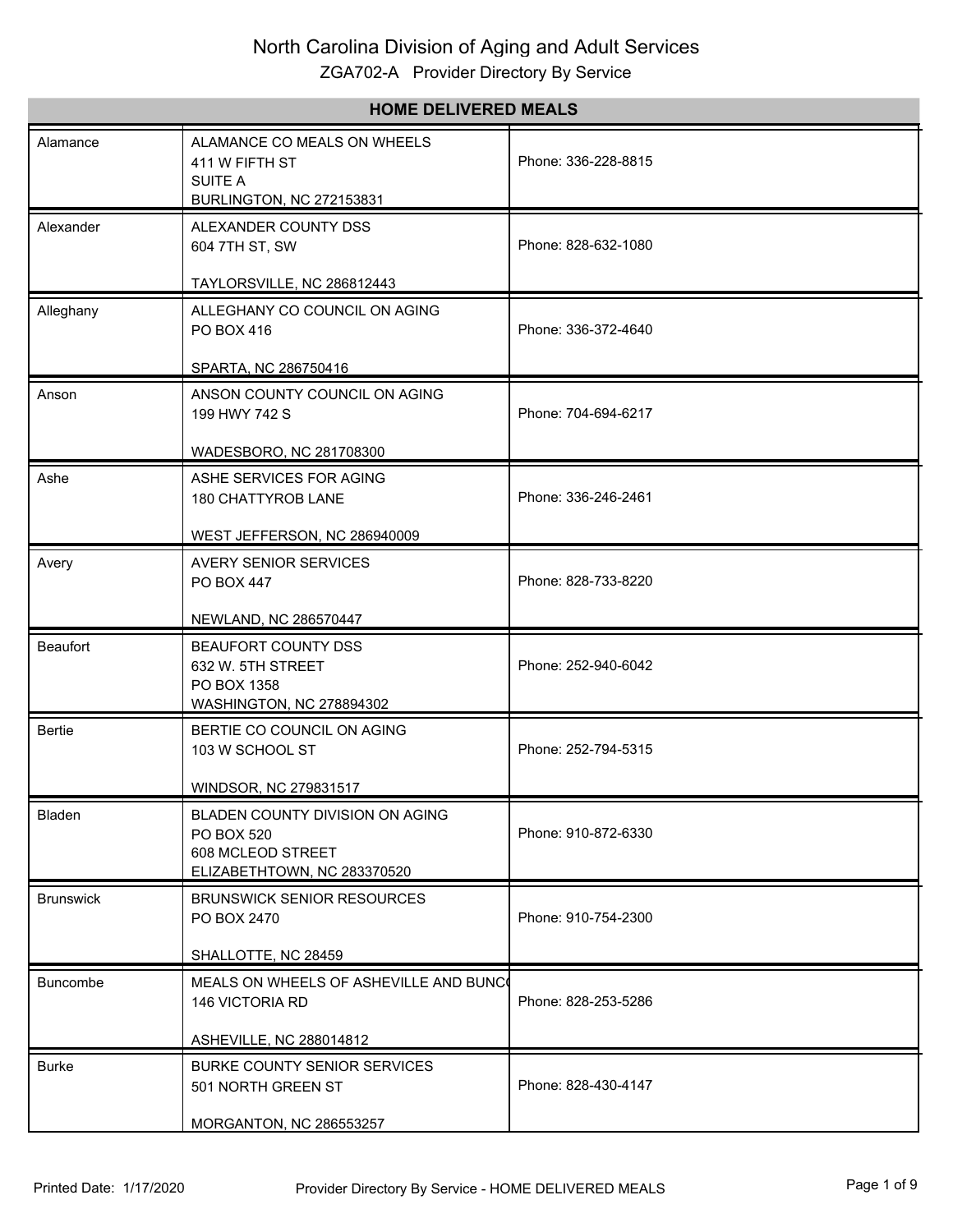| Cabarrus  | CABARRUS MEALS ON WHEELS<br>1701 SOUTH MAIN ST.                                           | Phone: 704-932-3412 |
|-----------|-------------------------------------------------------------------------------------------|---------------------|
|           | KANNAPOLIS, NC 280815923                                                                  |                     |
| Caldwell  | BLUE RIDGE COMMUNITY ACTION<br>800 N. GREEN STREET                                        | Phone: 828-438-6255 |
|           | MORGANTON, NC 286555610                                                                   |                     |
| Camden    | ALBEMARLE COMMISSION<br>512 S. CHURCH ST.                                                 | Phone: 252-426-7093 |
|           | HERTFORD, NC 279441225                                                                    |                     |
| Carteret  | CARTERET COUNTY SENIOR SERVICES<br>3820 GALANTIS DRIVE                                    | Phone: 252-247-2626 |
|           | MOREHEAD CITY, NC 285574310                                                               |                     |
| Caswell   | <b>CASWELL SENIOR SERVICES</b><br>PO BOX 1405                                             | Phone: 336-694-7447 |
|           | YANCEYVILLE, NC 273791405                                                                 |                     |
| Catawba   | CATAWBA COUNTY DSS<br>PO BOX 669                                                          | Phone: 828-695-5600 |
|           | NEWTON, NC 286580669                                                                      |                     |
| Chatham   | CHATHAM CO COUNCIL ON AGING                                                               |                     |
|           | PO BOX 715                                                                                | Phone: 919-542-4512 |
|           | PITTSBORO, NC 273120715                                                                   |                     |
| Cherokee  | J ROBERT PENLAND SENIOR CENTER<br>69 ALPINE STREET                                        | Phone: 828-837-2467 |
|           | MURPHY, NC 289062951                                                                      |                     |
| Chowan    | ALBEMARLE COMMISSION<br>512 S. CHURCH ST.                                                 | Phone: 252-426-7093 |
|           | <b>HERTFORD, NC 279441225</b>                                                             |                     |
| Clay      | <b>CLAY CO SENIOR CENTER</b><br>PO BOX 118<br>196 RITTER ROAD<br>HAYESVILLE, NC 289040118 | Phone: 828-389-9271 |
| Cleveland | CLEVELAND CO COUNCIL ON AGING                                                             |                     |
|           | 100 T. R. HARRIS DRIVE                                                                    | Phone: 704-482-3488 |
|           |                                                                                           |                     |
|           | SHELBY, NC 281503476                                                                      |                     |
| Columbus  | COLUMBUS CO DEPT OF AGING<br>PO BOX 1327                                                  | Phone: 910-640-6602 |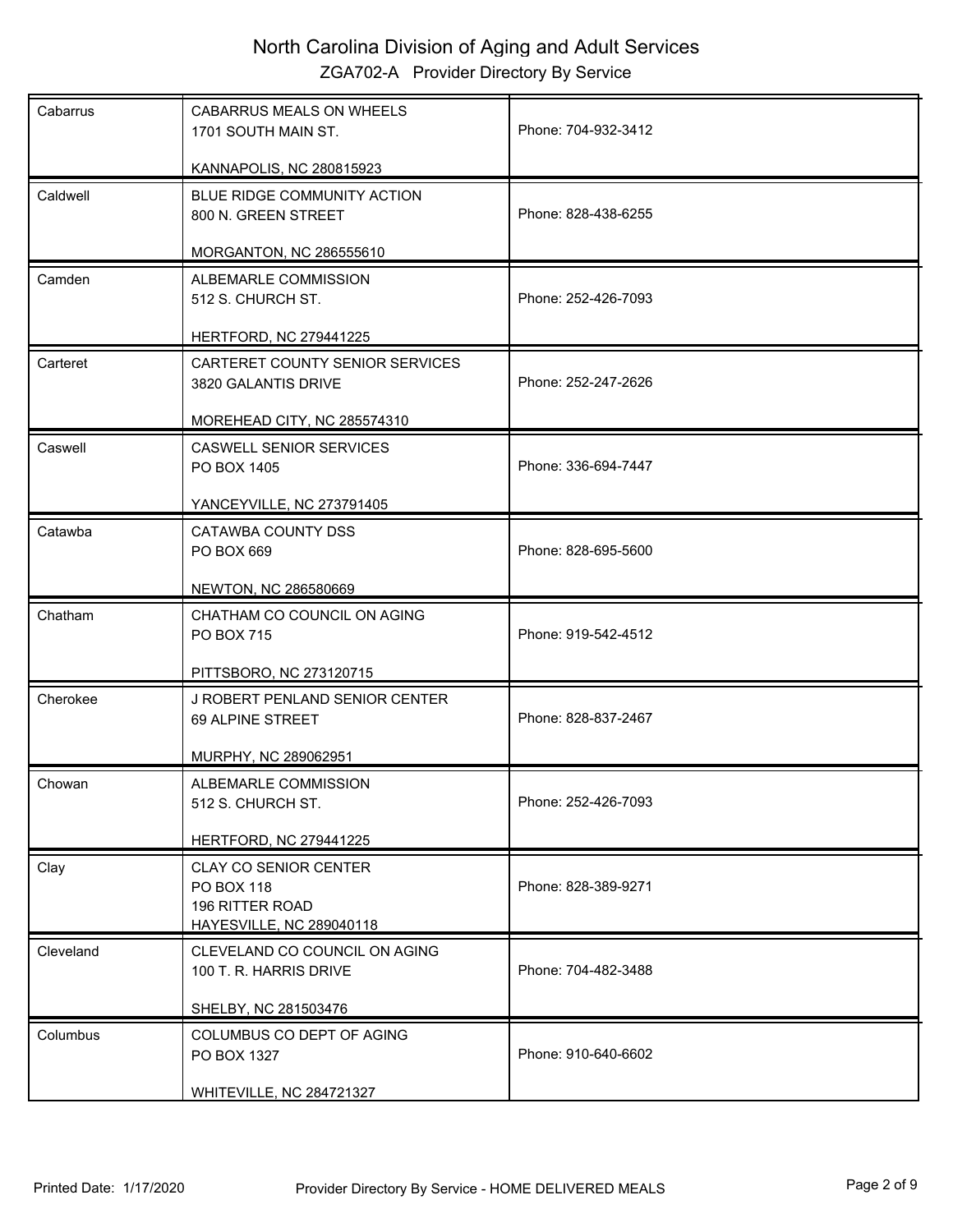| Craven     | <b>CRAVEN COUNTY DSS</b><br>2818 NEUSE BLVD                                                     | Phone: 252-636-4900 |
|------------|-------------------------------------------------------------------------------------------------|---------------------|
|            | NEW BERN, NC 285631717                                                                          |                     |
| Cumberland | CUMBERLAND COUNTY COUNCIL ON OLDER A<br>339 DEVERS STREET                                       | Phone: 910-484-0111 |
|            | FAYETTEVILLE, NC 283034750                                                                      |                     |
| Currituck  | ALBEMARLE COMMISSION<br>512 S. CHURCH ST.                                                       | Phone: 252-426-7093 |
|            | <b>HERTFORD, NC 279441225</b>                                                                   |                     |
| Dare       | ALBEMARLE COMMISSION<br>512 S. CHURCH ST.                                                       | Phone: 252-426-7093 |
|            | <b>HERTFORD, NC 279441225</b>                                                                   |                     |
| Davidson   | DAVIDSON COUNTY SENIOR SERVICES<br>555B-W CENTER ST. EXT.                                       | Phone: 336-242-2290 |
|            | <b>LEXINGTON, NC 272951385</b>                                                                  |                     |
| Davie      | DAVIE COUNTY SENIOR SERVICES<br>278 MERONEY STREET                                              | Phone: 336-753-6230 |
|            | MOCKSVILLE, NC 270282012                                                                        |                     |
| Duplin     | DUPLIN CO SERVICES FOR AGED<br>213 SEMINARY STREET<br>P.O. BOX 928<br>KENANSVILLE, NC 283490928 | Phone: 910-296-2140 |
| Durham     | DURHAM COUNTY DSS<br>PO BOX 810                                                                 | Phone: 919-560-8622 |
|            | DURHAM, NC 277020810                                                                            |                     |
| Edgecombe  | ROCKY MOUNT MEALS ON WHEELS<br>153 N. CHURCH ST.                                                | Phone: 252-446-4336 |
|            | ROCKY MOUNT, NC 27804                                                                           |                     |
| Forsyth    | SENIOR SERVICES, INC.<br>2895 SHOREFAIR DRIVE                                                   | Phone: 336-725-0907 |
|            | WINSTON-SALEM, NC 271054237                                                                     |                     |
| Franklin   | FRANKLIN COUNTY DEPT OF AGING<br>127 SHANNON VILLAGE                                            | Phone: 919-496-1131 |
|            | LOUISBURG, NC 275492672                                                                         |                     |
| Gaston     | <b>GASTON COUNTY HHS</b><br>330 DR. MARTIN LUTHER KING, JR. WAY                                 | Phone: 704-862-7540 |
|            | GASTONIA, NC 280522332                                                                          |                     |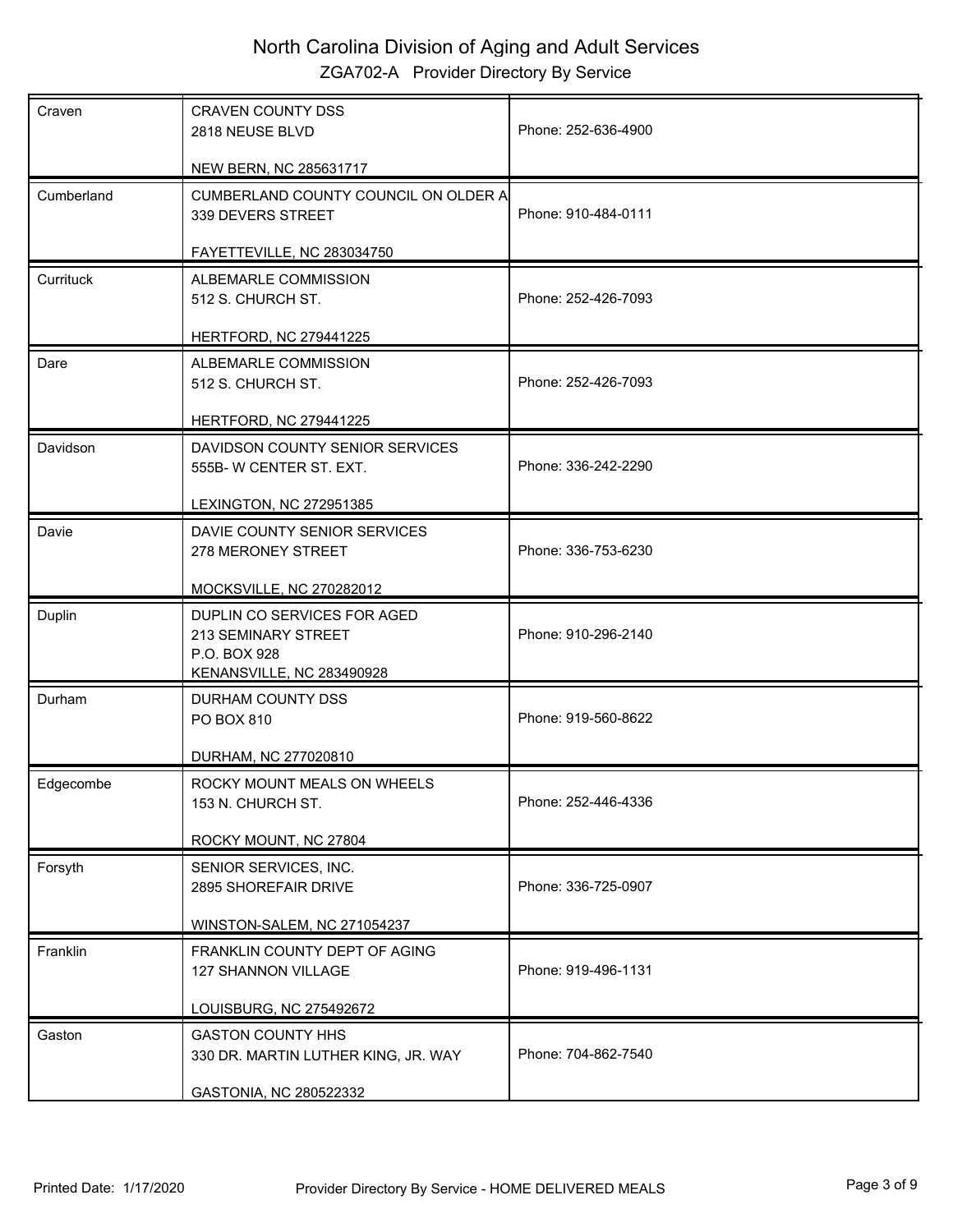| ALBEMARLE COMMISSION<br>512 S. CHURCH ST.                                                            | Phone: 252-426-7093                                                                                                  |
|------------------------------------------------------------------------------------------------------|----------------------------------------------------------------------------------------------------------------------|
|                                                                                                      |                                                                                                                      |
| <b>GRAHAM CO SENIOR SERVICES</b><br><b>12 MAIN STREET</b>                                            | Phone: 828-479-7977                                                                                                  |
| ROBBINSVILLE, NC 287718413                                                                           |                                                                                                                      |
| <b>GRANVILLE CO SENIOR SERVICES</b><br>107 LANIER STREET<br>PO BOX 1287<br>OXFORD, NC 27565          | Phone: 919-693-1930                                                                                                  |
| <b>GREENE COUNTY SENIOR SERVICES</b><br>PO BOX 36<br>104 GREENRIDGE ROAD<br>SNOW HILL, NC 285800036  | Phone: 252-747-5436                                                                                                  |
| SENIOR RESOURCES OF GUILFORD<br>1401 BENJAMIN PARKWAY                                                | Phone: 336-373-4816                                                                                                  |
|                                                                                                      |                                                                                                                      |
| <b>HALIFAX COUNTY COA</b><br>PO BOX 646<br>26 N. KING STREET<br><b>HALIFAX, NC 278390159</b>         | Phone: 252-583-1688                                                                                                  |
| HALIWA-SAPONI IND. TRIBE INC.<br>PO BOX 99<br>39021 NC HWY 561<br>HOLLISTER, NC 278440099            | Phone: 252-586-4017                                                                                                  |
| HATTIE PALMER STATON SENIOR CENTER OF<br>PO BOX 537<br>1403 CHURCH ST<br>SCOTLAND NECK, NC 278740537 | Phone: 252-826-3191                                                                                                  |
| HARNETT CO HEALTH DEPT. DIVISION ON AGIN<br>309 W CORNELIUS HARNETT BLVD<br>LILLINGTON, NC 275469335 | Phone: 910-893-7578                                                                                                  |
| HAYWOOD COUNTY HEALTH AND HUMAN SERY<br>157 PARAGON PARKWAY SUITE 300                                | Phone: 828-356-2384                                                                                                  |
| CLYDE, NC 287169481                                                                                  |                                                                                                                      |
| COUNCIL ON AGING FOR HENDERSON COUNT<br>105 KING CREEK BLVD.                                         | Phone: 828-692-4203                                                                                                  |
|                                                                                                      |                                                                                                                      |
| HERTFORD CO OFFICE OF AGING<br>408 S CAMP ST                                                         | Phone: 252-358-7856                                                                                                  |
|                                                                                                      | <b>HERTFORD, NC 279441225</b><br>GREENSBORO, NC 27408<br>HENDERSONVILLE, NC 287924846<br><b>WINTON, NC 279869744</b> |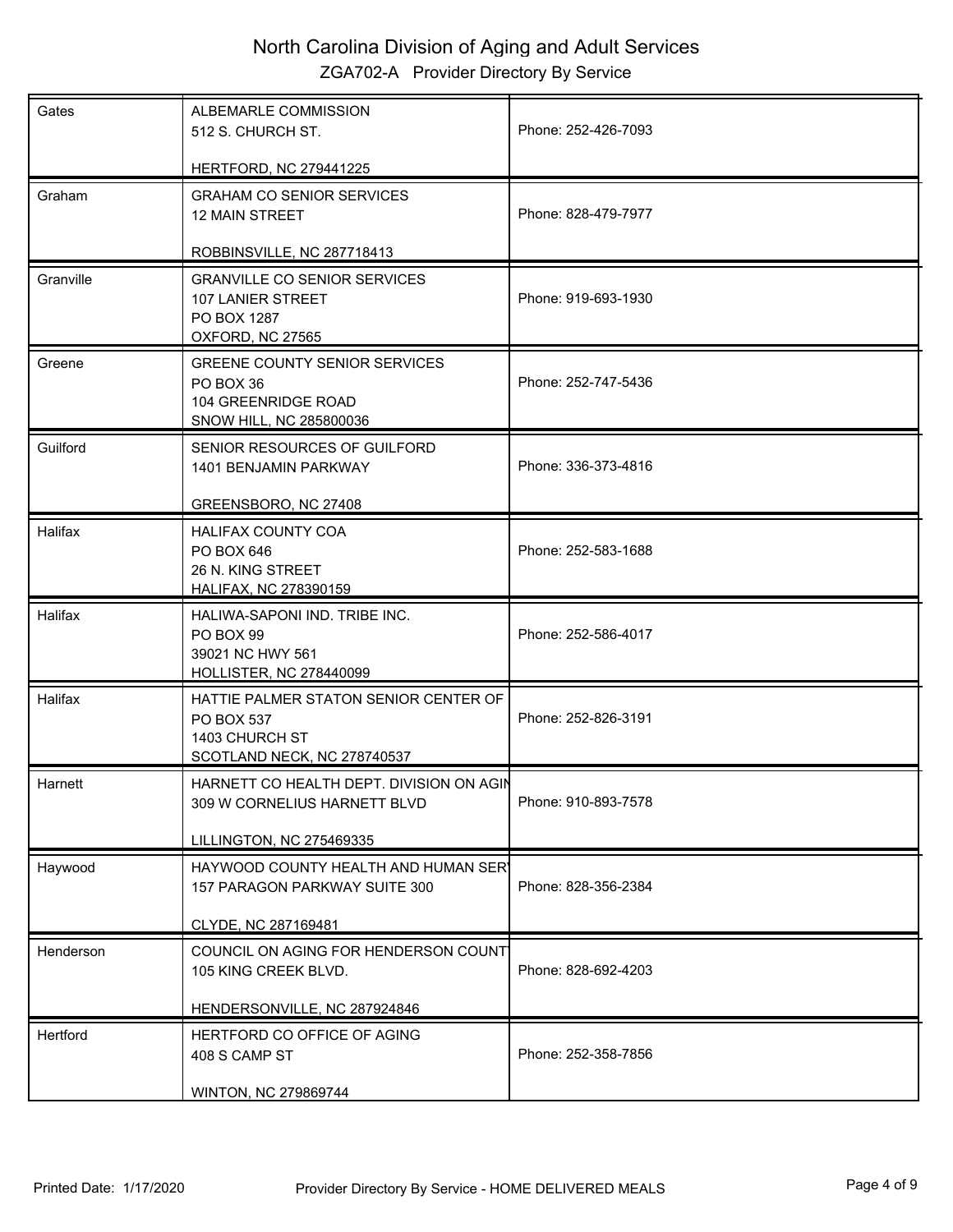| SENIOR SERVICES OF HOKE COUNTY<br>PO BOX 637<br>423 E. CENTRAL AVE<br>RAEFORD, NC 28376            | Phone: 910-875-8588                                                                                                                  |
|----------------------------------------------------------------------------------------------------|--------------------------------------------------------------------------------------------------------------------------------------|
| ALBEMARLE COMMISSION<br>512 S. CHURCH ST.                                                          | Phone: 252-426-7093                                                                                                                  |
|                                                                                                    |                                                                                                                                      |
| IREDELL COUNCIL ON AGING, INC.<br>PO BOX 344                                                       | Phone: 704-873-5171                                                                                                                  |
| STATESVILLE, NC 286870344                                                                          |                                                                                                                                      |
| JACKSON CO DEPT ON AGING<br>100 COUNTY SERVICES PARK                                               | Phone: 828-631-8038                                                                                                                  |
| SYLVA, NC 287799741                                                                                |                                                                                                                                      |
| COMMUNITY & SENIOR SERVICES OF JOHNST<br>1363 WEST MARKET STREET                                   | Phone: 919-934-6066                                                                                                                  |
| SMITHFIELD, NC 275773340                                                                           |                                                                                                                                      |
| JONES COUNTY DSS<br>PO BOX 250<br>418 HWY 58 N                                                     | Phone: 252-448-2581                                                                                                                  |
| LEE COUNTY SENIOR SERVICES<br>1615 S THIRD STREET                                                  | Phone: 919-776-0501                                                                                                                  |
|                                                                                                    |                                                                                                                                      |
|                                                                                                    |                                                                                                                                      |
| 112 E BLOUNT ST                                                                                    | Phone: 252-527-1545                                                                                                                  |
| KINSTON, NC 28501                                                                                  |                                                                                                                                      |
| MACON CO SENIOR SERVICES<br>108 WAYAH STREET                                                       | Phone: 828-349-2058                                                                                                                  |
| FRANKLIN, NC 287343331                                                                             |                                                                                                                                      |
| MADISON CO DEPT OF COMM SVCS<br>462 LONG BRANCH ROAD                                               | Phone: 828-649-2722                                                                                                                  |
| MARSHALL, NC 287536376                                                                             |                                                                                                                                      |
| MARTIN COUNTY ADULT & AGING SERVICES<br>201 LEE STREET<br>PO BOX 1023<br>WILLIAMSTON, NC 278921712 | Phone: 252-792-1027                                                                                                                  |
| MCDOWELL DSS/MCDOWELL SENIOR CENTER<br>PO BOX 338                                                  | Phone: 828-659-0821                                                                                                                  |
|                                                                                                    | <b>HERTFORD, NC 279441225</b><br>TRENTON, NC 28585<br>SANFORD, NC 273305663<br>LENOIR CO COUNCIL ON AGING<br><b>MARION, NC 28752</b> |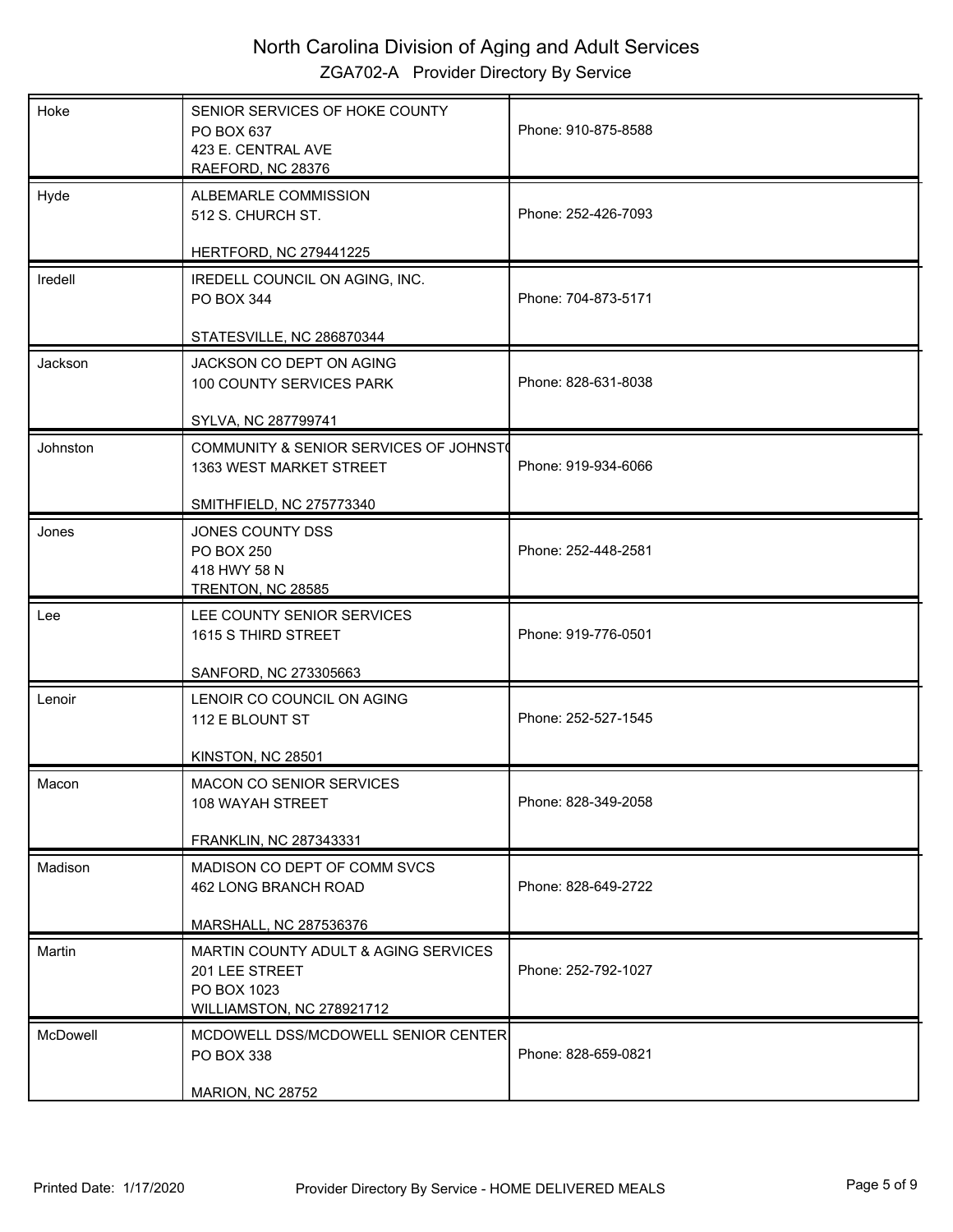| Mecklenburg | MECKLENBURG COUNTY DSS<br>301 BILLINGSLEY ROAD                                     | Phone: 704-336-3000 |
|-------------|------------------------------------------------------------------------------------|---------------------|
|             | CHARLOTTE, NC 282111005                                                            |                     |
| Mitchell    | MITCHELL SENIOR CENTER<br>152 LEDGER SCHOOL ROAD                                   | Phone: 828-688-3019 |
|             | BAKERSVILLE, NC 287057265                                                          |                     |
| Montgomery  | MONTGOMERY COUNTY<br>102 E. SPRING STREET<br>POST OFFICE 425<br>TROY, NC 273712056 | Phone: 910-576-6531 |
| Moore       | MOORE COUNTY DEPT OF AGING<br><b>PO BOX 487</b>                                    | Phone: 910-215-0900 |
|             | CARTHAGE, NC 283270487                                                             |                     |
| Nash        | NASH CO AGING DEPARTMENT<br>103 NORTH ALSTON ST.                                   | Phone: 252-459-1691 |
|             | NASHVILLE, NC 278561301                                                            |                     |
| Nash        | ROCKY MOUNT MEALS ON WHEELS<br>153 N. CHURCH ST.                                   | Phone: 252-446-4336 |
|             | ROCKY MOUNT, NC 27804                                                              |                     |
| New Hanover | NEW HANOVER CO SENIOR RESOURCE CENTE<br>2222 S COLLEGE RD                          | Phone: 910-798-6400 |
|             | <b>WILMINGTON, NC 284035545</b>                                                    |                     |
| Northampton | NORTHAMPTON COUNTY HEALTH DEPT<br>PO BOX 635                                       | Phone: 252-534-5841 |
|             | JACKSON, NC 278450635                                                              |                     |
| Onslow      | ONSLOW COUNTY SENIOR SERVICES<br>PO BOX 982                                        | Phone: 910-455-2747 |
|             | JACKSONVILLE, NC 285410982                                                         |                     |
| Pamlico     | PAMLICO SENIOR SERVICES<br>PO BOX 184<br>800 MAIN ST<br>ALLIANCE, NC 28509         | Phone: 252-745-7196 |
| Pasquotank  | ALBEMARLE COMMISSION                                                               |                     |
|             | 512 S. CHURCH ST.                                                                  | Phone: 252-426-7093 |
|             | <b>HERTFORD, NC 279441225</b>                                                      |                     |
| Pender      | PENDER ADULT SERVICES, INC.                                                        |                     |
|             | 901 SOUTH WALKER STREET<br>PO BOX 1251<br>BURGAW, NC 284251251                     | Phone: 910-259-9119 |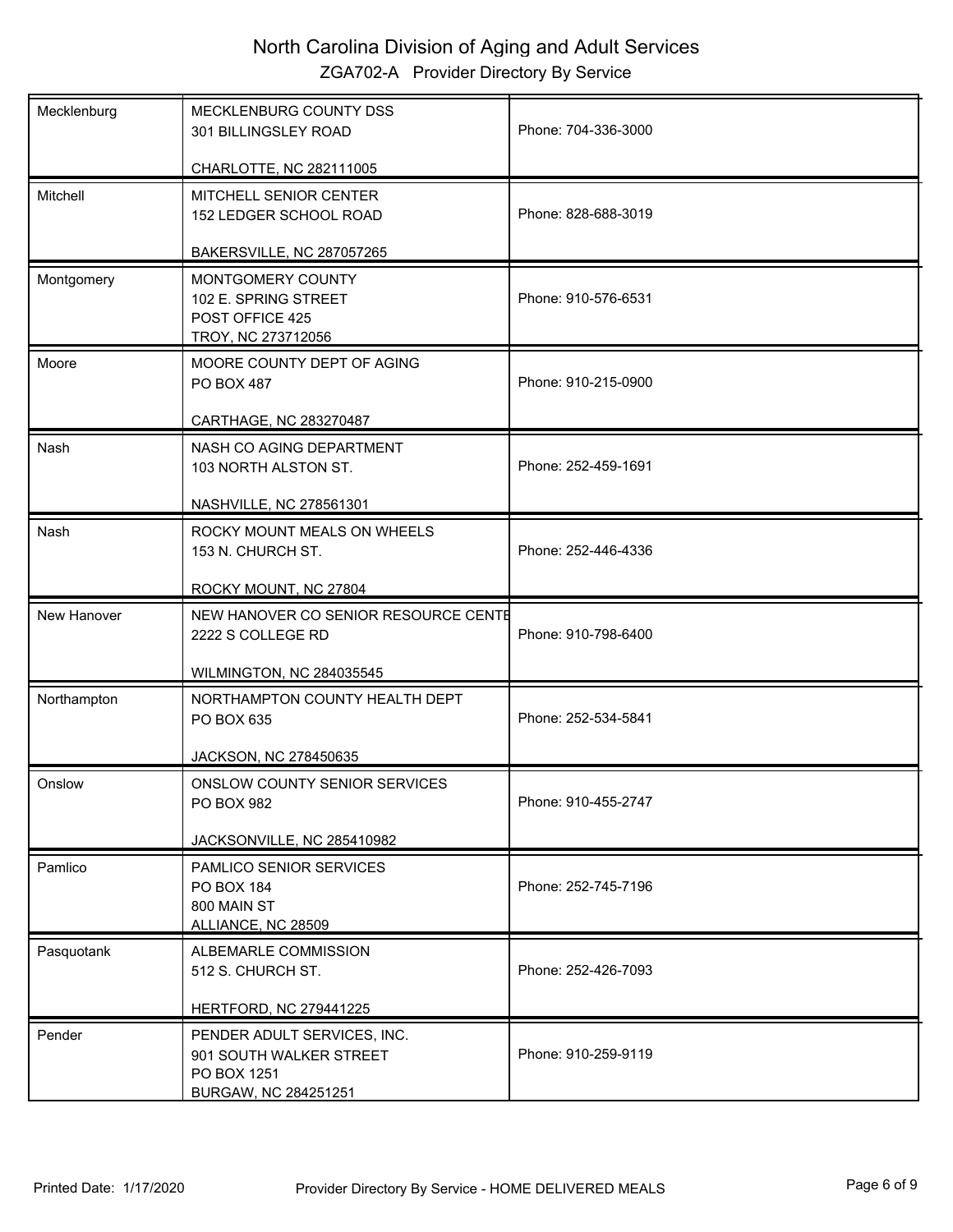| Perquimans | ALBEMARLE COMMISSION<br>512 S. CHURCH ST.                                                                   | Phone: 252-426-7093 |
|------------|-------------------------------------------------------------------------------------------------------------|---------------------|
|            | HERTFORD, NC 279441225                                                                                      |                     |
| Person     | PERSON COUNTY SENIOR CENTER<br>87 SEMORA ROAD<br>PO BOX 764<br>ROXBORO, NC 275730764                        | Phone: 336-599-7484 |
| Pitt       | PITT CO COUNCIL ON AGING<br>4551 COUNTY HOME ROAD.<br>GREENVILLE, NC 278588039                              | Phone: 252-752-1717 |
| Polk       | THE MEETING PLACE SENIOR CENTER<br>75 CARMEL LANE<br>COLUMBUS, NC 28722                                     | Phone: 828-894-0001 |
| Randolph   | RANDOLPH SENIOR ADULTS ASSOCIATION, IN<br>347 W SALISBURY STREET<br>PO BOX 1852<br>ASHEBORO, NC 272041852   | Phone: 336-625-3389 |
| Richmond   | RICHMOND COUNTY AGING SERVICES<br>225 SOUTH LAWRENCE STREET<br>ROCKINGHAM, NC 28379                         | Phone: 910-997-4491 |
| Robeson    | LUMBER RIVER COUNCIL OF GOVERNMENTS<br>30 CJ WALKER ROAD<br>PEMBROKE, NC 283727340                          | Phone: 910-618-5533 |
| Rockingham | AGING, DISABILITY & TRANSIT SERVICES<br>105 LAWSONVILLE AVENUE<br>REIDSVILLE, NC 27323                      | Phone: 336-349-2343 |
| Rowan      | MEALS ON WHEELS OF ROWAN, INC<br>PO BOX 1914<br>SALISBURY, NC 28145                                         | Phone: 704-633-0352 |
| Rutherford | RUTHERFORD CO DEPT OF AGING/SR CTR<br>193 CALLAHAN KOON RD STE 132<br>SPINDALE, NC 281602219                | Phone: 828-287-6409 |
| Sampson    | SAMPSON COUNTY DEPT ON AGING<br>405 COUNTY COMPLEX ROAD<br><b>SUITE 140</b><br><b>CLINTON, NC 283284781</b> | Phone: 910-592-4653 |
| Scotland   | LUMBER RIVER COUNCIL OF GOVERNMENTS<br><b>30 CJ WALKER ROAD</b><br>PEMBROKE, NC 283727340                   | Phone: 910-618-5533 |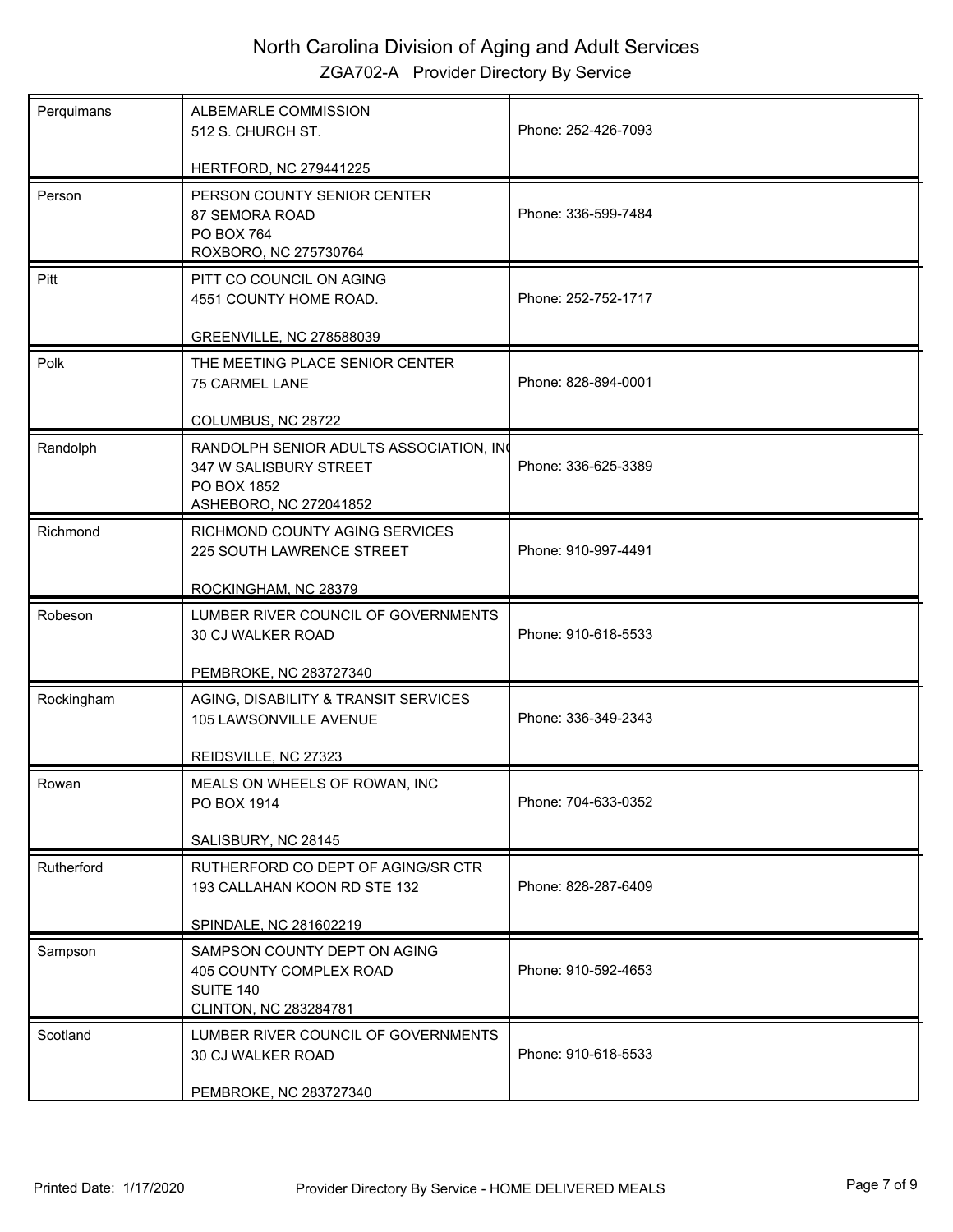| Stanly        | STANLY CO SENIOR SERVICES DEPT<br>283 N THIRD ST                                            | Phone: 704-986-3769 |
|---------------|---------------------------------------------------------------------------------------------|---------------------|
|               | ALBEMARLE, NC 280014011                                                                     |                     |
| <b>Stokes</b> | STOKES COUNTY SENIOR SERVICES<br>PO BOX 29                                                  | Phone: 336-593-8156 |
|               | DANBURY, NC 270160029                                                                       |                     |
| Surry         | <b>YVEDDI</b><br>PO BOX 309                                                                 | Phone: 336-367-7251 |
|               | <b>BOONVILLE, NC 270118943</b>                                                              |                     |
| Swain         | EASTERN BAND OF CHEROKEES<br>133 TASALI MANOR ST                                            | Phone: 828-359-6292 |
|               | CHEROKEE, NC 287199210                                                                      |                     |
| Swain         | STATE OF FRANKLIN SERVICES<br>125 BRENDLE STREET                                            | Phone: 828-488-3047 |
|               | BRYSON CITY, NC 287130356                                                                   |                     |
| Transylvania  | WESTERN CAROLINA COMMUNITY ACT-TRANS<br>181 HILLVIEW EXTENSION                              | Phone: 828-884-2255 |
|               | BREVARD, NC 28712                                                                           |                     |
| Tyrrell       | ALBEMARLE COMMISSION<br>512 S. CHURCH ST.                                                   | Phone: 252-426-7093 |
|               | <b>HERTFORD, NC 279441225</b>                                                               |                     |
| Union         | UNION CO SENIOR SERVICES<br>610 PATTON AVENUE                                               | Phone: 704-292-2567 |
|               | MONROE, NC 281102436                                                                        |                     |
| Vance         | VANCE COUNTY DSS<br>126 GARNETT ST.<br>(SENIOR CENTER)<br>HENDERSON, NC 275364642           | Phone: 252-430-0257 |
| Wake          | MEALS ON WHEELS OF WAKE CO INC<br>PO BOX 37639<br>1001 BLAIR DRIVE<br>RALEIGH, NC 276277639 | Phone: 919-833-1749 |
| Warren        | WARREN COUNTY SENIOR CENTER<br>435 W FRANKLIN ST                                            | Phone: 252-257-3111 |
|               | WARRENTON, NC 275891939                                                                     |                     |
| Washington    | ALBEMARLE COMMISSION<br>512 S. CHURCH ST.                                                   | Phone: 252-426-7093 |
|               | <b>HERTFORD, NC 279441225</b>                                                               |                     |